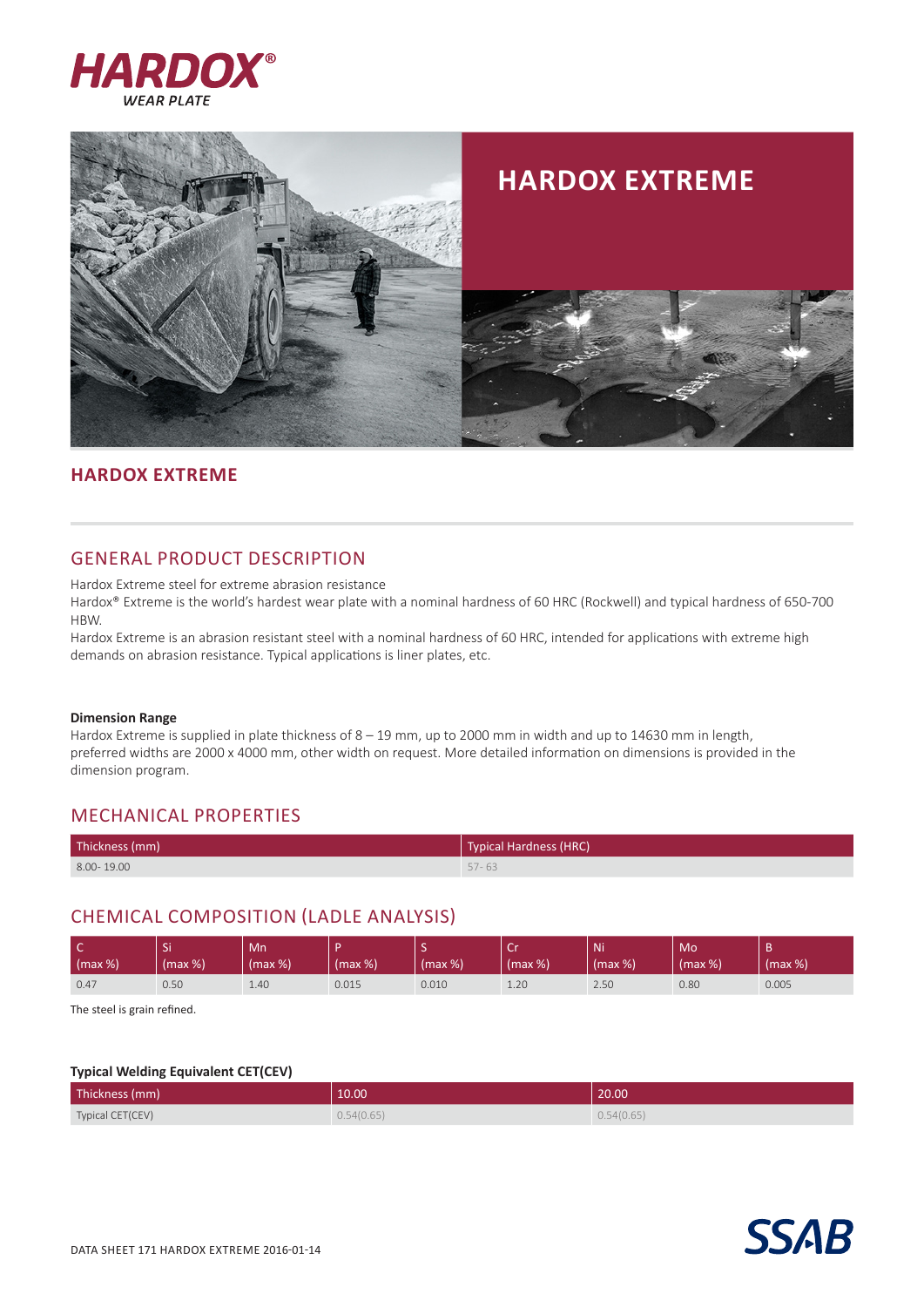$$
CET = C + \frac{Mn + Mo}{10} + \frac{Cr + Cu}{20} + \frac{Ni}{40}
$$
 
$$
CEV = C + \frac{Mn}{6} + \frac{Cr}{10}
$$

# $\frac{+Mo+V}{5}$  +  $\frac{Cu+Ni}{15}$

## TOLERANCES

More details are given in SSAB's brochure 41-General product information Strenx, Hardox, Armox and Toolox-UK and Hardox® Guarantees or on www.ssab.com.

#### **Thickness**

Tolerances according to Hardox Thickness Guarantees. Hardox® Guarantees meets the requirements of EN 10 029 Class A but offers more narrow tolerances.

#### **Length and Width**

According to SSAB's dimensions program. Tolerances conforms to EN 10 029 or to SSAB's standard after agreement.

#### **Shape**

Tolerance according to EN 10 029.

#### **Flatness**

Tolerances according to Hardox Flatness Guarantee class E, which are more restrictive than EN 10 029.

**Surface Properties**  EN 10163-2 Class A Subclass 1

### DELIVERY CONDITIONS

The delivery condition is Q (Quenched). The plates are delivered with sheared or thermally cut edges. Untrimmed edges after agreement. Delivery requirements can be found in SSAB's brochure 41-General product information Strenx, Hardox, Armox and Toolox-UK or at www.ssab.com.

## FABRICATION AND OTHER RECOMMENDATIONS

#### Welding, bending and machining

 Recommendations can be found in SSAB's brochures on www.hardox.com or consult Tech Support, techsupport@ssab.com. Hardox Extreme is not intended for further heat treatment. It has obtained its mechanical properties by quenching and when necessary by means of subsequent tempering. The properties of the delivery condition cannot be retained after exposure to temperatures in excess of 150ºC.

Appropriate health and safety precautions must be taken when welding, cutting, grinding or otherwise working on the product. Grinding, especially of primer coated plates, may produce dust with high particle concentration.